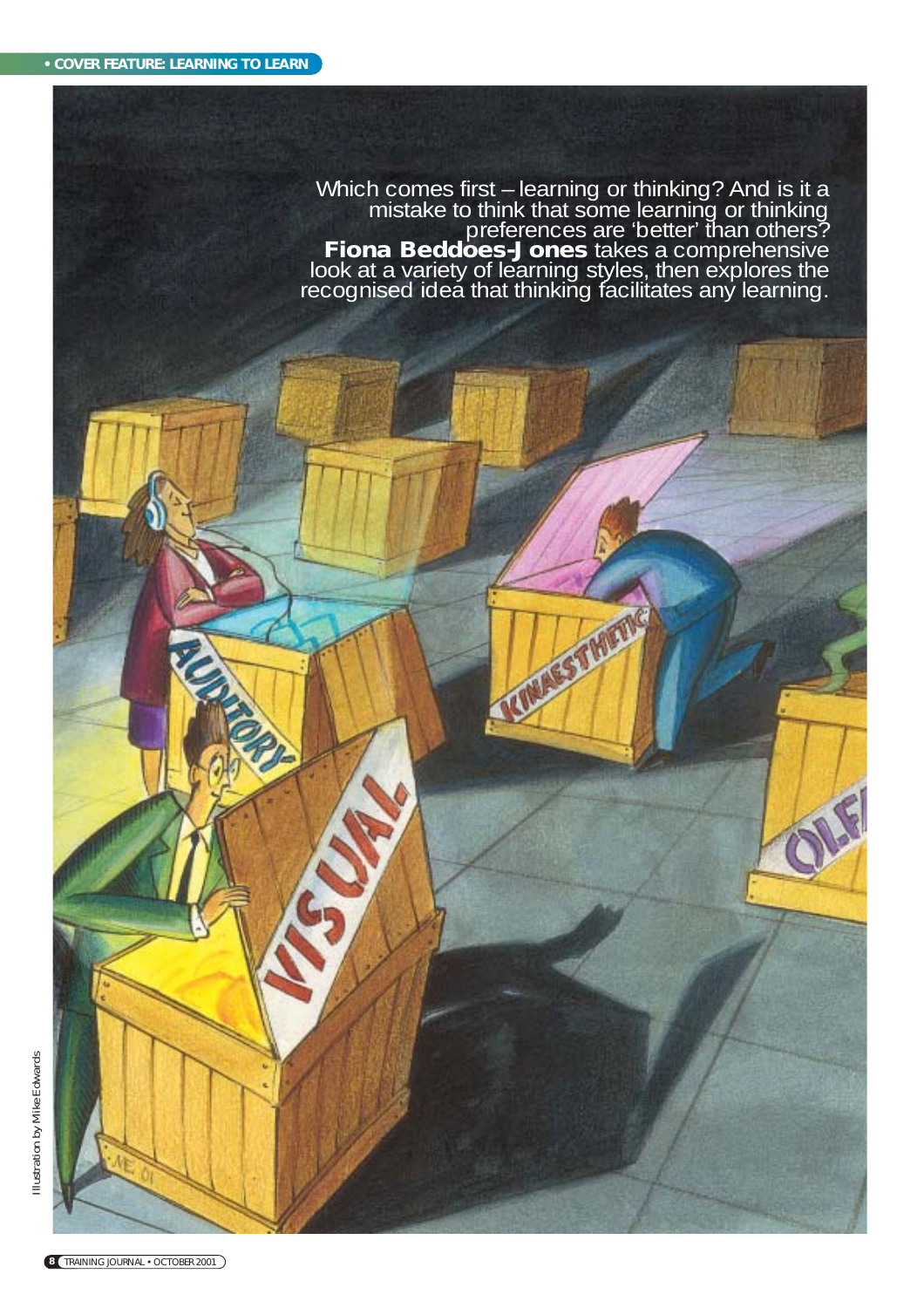# **Learning to think,** learning to learn

**Much has been written about how people**<br>learn. The very mention of learning styles is<br>guaranteed to catch the eye and the<br>interest of HR professionals. In part this can be learn. The very mention of learning styles is interest of HR professionals. In part this can be attributed to the excellent work of Peter Honey and Alan Mumford in 1982,<sup>1</sup> which is still highly relevant today. In this article, I will explore two main themes: first, that there are 'more' learning styles than Honey and Mumford's original four of 'activist', 'pragmatist', 'theorist' and 'reflector'; and second, that thinking facilitates the learning – in other words, the thinking comes first. Although this is recognised by psychologists, I believe that this fact has gone largely unrecognised by the field of HR.

It seems rather obvious to say that the ways in which we prefer to think profoundly affect the ways in which we will prefer to learn. If this is the case, why do HR managers continue to send delegates on learning-tolearn workshops rather than on learning-to-think workshops, which explore the different ways in which we think and how these thinking preferences influence the ways by which we can learn most effectively?

To begin with, though, let me tell you a story. Many years ago when I was at college studying saddlery, our tutor gave us a piece of work to stitch that would eventually fit somewhere on the saddle we were each making as part of our course. Our tutor was very detail conscious and wore thick, horn-rimmed glasses. He would bend down very closely over his work and focus intently on each small task.

There are approximately 40 individual leather pieces that make up a horse's saddle but, unfortunately, at no point in the course did our tutor show us where each of the pieces would fit. Consequently, on some of the pieces where quality and appearance really mattered, I hadn't done as good a job as I could, or should, have done. Had I been aware then that I learn by seeing the big picture before I can focus on the relevant detail, I would have had the confidence to ask to be shown rather than told where on the saddle each piece would fit.

Because the saddle did not match my own personal standards, I didn't finish making it and subsequently 'failed' the course. Although my years of study at college were by no means wasted as learning experiences go, the above example is not in my top ten of most successful outcomes. Had I, or more particularly had my tutor, known something of how thinking styles affect learning and teaching styles, I could have had a very different experience in my years at college.

### **LEARNING ABOUT THINKING**

So, just as the ways in which people think will affect the ways in which they learn, styles of thinking also have implications for the ways in which trainers prefer to train or teach other people. Where a trainer's preferred thinking styles match those of his or her delegates, learning is likely to happen relatively quickly and easily. Where there is a mismatch – that is, the thinking and potentially the learning styles of the trainer's audience differ from his or her own – both trainer and delegates are much more likely to experience frustration, anxiety, stress and even disappointment with the learning process.

It seems rather obvious to say that the ways in which we prefer to think **profoundly affect** the ways in which we will prefer to learn

Learning more about your own thinking preferences and styles of thinking can profoundly affect the way you approach tasks and solve problems at work, and will also influence your relationships with friends and colleagues. You will be able to present information to others in ways that will make it easier for them to understand, thereby accelerating the communication process, and reducing potential misunderstandings and conflicts. Let me give you a real case study of what I mean by this.

➤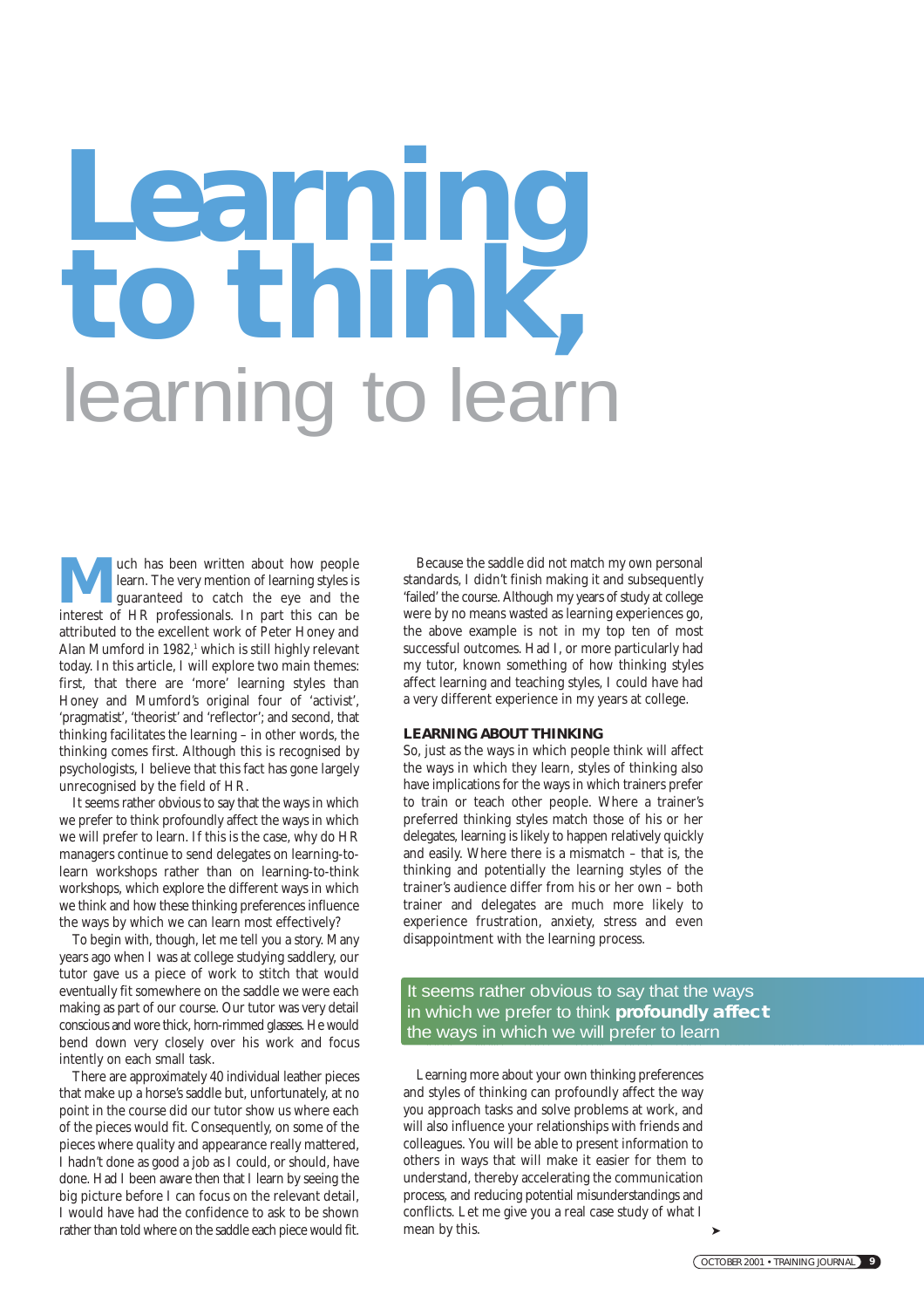### **• COVER FEATURE: LEARNING TO LEARN**



### *Case study: Julia and David*

Julia and David are both experienced trainers working as internal consultants within a large blue chip organisation. David specialises in technical training and Julia focuses on the softer, more people-orientated skills training. They are frequently required to co-train with each other, which necessitates the careful design and structuring of the programme to ensure a cohesive and seamless delivery.

David is a meticulous, detail-conscious sequential thinker who likes to plan every minute of his training session. He always thinks about what could potentially go wrong and makes contingency plans accordingly. He very much dislikes deviating from his plan and prefers delegates to stick to his agenda.

By contrast, Julia feels that training sessions should be flexible. Although she usually has an agenda, her outcomes are general and broad rather than specific. She has a very positive approach and is confident that she can handle any questions that delegates might ask her. In fact, she relishes the opportunity to 'go off at a tangent' and explore the learning opportunities inherent within the session.

Unfortunately, the following 'problems' are experienced in the dynamics between the two of them.

- David wants Julia to plan her session exactly and not deviate from it, which she refuses to do.
- Julia accuses David of being inflexible. He retorts that she is unstructured, disorganised and unreasonable.
- Neither of them enjoys having to 'share' time with each other within a training programme and some delegates have complained about the rather chilly relationship between them.

Learning more about your own thinking preferences can profoundly affect the way you approach tasks and **solve problems at work**

> After mapping their thinking styles using two-way profiling, each was better able to understand that it was the cognitive dynamics – the different ways in which they thought – that influenced the ways they approached their training roles. By understanding the relative benefits of each person's thinking and training styles they were better able to accept and, moreover, respect each other's approach as adding value to the training and learning dynamic within their organisation. (Now take a look at Brain exercise 1.)

### **Brain exercise 1**

From 'Case study: Julia and David' identify the strengths and weaknesses of both David and Julia's particular cognitive styles for their roles as internal trainers. Remember that David is sequential and ordered. He pays attention to details and thinks through potential problems. Julia, on the other hand, is less structured, flexible, positive and creative.

### **UNREASONABLE BEHAVIOURS**

Of course, we all know people who are more difficult to work with than others, and what makes one colleague 'difficult' for us to work with may be precisely what makes that person 'easy' for someone else! As trainers I expect we have all experienced delegates who we would describe as 'difficult to train'.

### *Observation: 'Difficult' delegates*

'Difficult' delegates may ask difficult questions, disagree with us or our suggestions, provide contradictory examples or refuse to conform. This 'mismatching' behaviour is driven by their cognitive processing and may even have been unconsciously triggered by the trainer's own language or behaviour. For example, 'difficult' people really dislike being told what to do as their option for personal choice is removed by direct instructions – so telling them what they 'should or must' do is always a mistake!

Their cognitive approach is consistent with George Bernard Shaw's 'unreasonable man' principle: 'The reasonable man adapts himself to the world; the unreasonable man persists in trying to adapt the world to himself. Therefore all progress depends on the unreasonable man.'2

These 'difficult' people actually need to disagree with you before they can progress on to agreement. They may disagree with you internally without saying a word, or they may challenge you out loud, which has the potential to disrupt the group.

In order to be able to learn effectively, these people need to 'deconstruct' what they are learning, mentally taking it apart and then 'reconstructing' it, putting it back together in a way that makes sense to them. As a trainer, consultant or manager, give them time to do this and allow them to ask those 'difficult' questions that assist them in their processing. Rather than thinking of these 'difficult' people as a 'threat', regard them as your allies who will assist you by ensuring that everybody understands your training messages. (Now take a look at Brain exercise 2.)

### **Brain exercise 2**

**Take a look at 'Observation: "Difficult"** delegates', then identify a time when you experienced a 'difficult' delegate. What was it specifically that made that delegate hard for you to deal with? Did he (or she) challenge you as a person, or did he challenge the task or process? Was it his behaviour that you found difficult or the questions that he asked? If a similar situation were to arise again, how could you respond differently so that the situation or the person would become 'easier' for you to deal with?

### **COGNITIVE AND SOCIAL DYNAMICS**

The cognitive processes and behaviours referred to above form part of a thinking and learning style called 'mismatching'. Trainers need to 'allow' and encourage this particular style rather than trying to control it in any way. In fact, if you have ever tried, you will know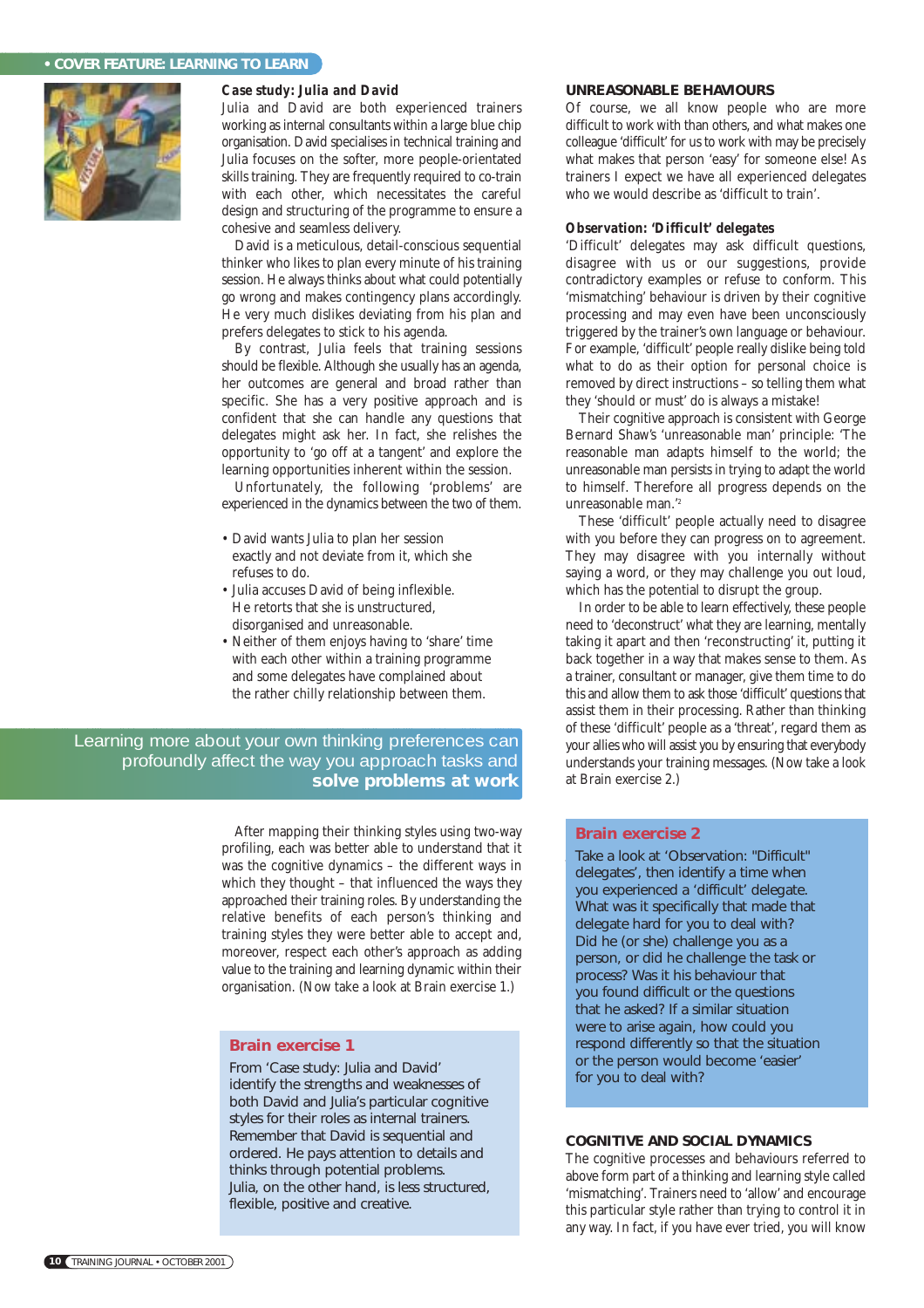**'Difficult' people really dislike being told what to do** as their option for personal choice is removed by direct instructions

that it is extremely difficult to 'control' someone with a preference for 'mismatching' thinking.

Moreover, I would suggest that trying to control a 'mismatching' delegate is very unhelpful for the delegate him or herself because this can actually adversely affect that delegate's learning. What can happen is that the delegate becomes 'stuck' in a disagreement loop from which he (or she) is unable to move forward. This means that he will tend to 'switch off' and become unable to integrate his learning – not a very helpful outcome for the delegate, the trainer or the organisation.

Some trainers, consultants and managers actively like to be challenged and asked 'difficult' questions. For them, this approach matches their own thinking and learning styles and forms part of what they would consider to be the creative dynamic of a relationship.

Problems only arise when the 'mismatching' processing style of some delegates (or the trainer themselves) is at odds with the thinking style of the other people in the room. This is because people with a 'matching' thinking style can feel profoundly uncomfortable with the process of challenge and disagreement, finding it oppositional and confrontational, even aggressive.

Consequently, they may agree or acquiesce externally to the more dominant or forceful people in the group, while internally becoming stuck in their own 'agreement loop' with their own perspective from which they will not be moved. Just as an unresolved 'mismatching' thinking style can lead to a delegate being unable to integrate his or her learning, a similar process can occur with a 'matching' cognitive style if a delegate does not feel entirely comfortable.

## *Understanding: Sensory channels*

If all of this sounds very complicated to you (and my experience suggests that the cognitive and social dynamics of groups and teams are inherently complex), Thinking Styles<sup>®3</sup> and Learning Styles<sup>4</sup> are two instruments that have been specifically designed to assist HR professionals in understanding the behaviours and motivations of others in a learning environment.

If you have ever tried, you will know it is **extremely difficult to 'control'** someone with a preference for 'mismatching' thinking

Also of value for the trainers' toolbox is an understanding of Accelerated Learning.<sup>5</sup> This makes use of a number of tools and techniques designed to speed up teaching and learning processes, making lessons more memorable and embedding learning so that retention and retrieval are more easily achieved. One of these techniques is 'multi-sensory learning', whereby the trainer uses training materials and props that engage as many of the sensory input channels as possible. These are also known as the Sensory Representational Systems, which you may sometimes

see shortened to VAK to denote visual, auditory and kinaesthetic (experiential) learning. Additionally, some trainers will evoke the gustatory and olfactory senses of taste and smell if it is appropriate.

These sensory channels can be sub-divided into internal and external inputs. If someone has a preference for a particular sensory focus it is likely that he or she will actively use both the internal and external input channels, but this is not always the case.

- Visual internal thinking and learning involves visualisation and the generation of internal images.
- Visual external thinking involves looking at visual stimuli and often generating it for yourself because you physically need to see it. For example, you may use PowerPoint presentations, or flipcharts with pictures, models or sketches drawn on to them.
- Auditory internal thinking is our 'internal dialogue' – the self-talk we usually keep to ourselves.
- Auditory external learning involves our hearing – listening and talking issues through.
- Kinaesthetic internal thinking and learning involves our emotions and feelings.
- Kinaesthetic external is the 'hands-on' channel – experiential learning and the use of physical movement, exercise or touch to assist our thinking.

# Interestingly, using the sensory modalities as learning channels seems to have **become generally accepted** as 'mainstream' training practice

The final point above is the reason that some people are described as 'kinaesthetic learners'; they need to touch, feel or experience something in order to learn it and commit it to memory. However, be aware that the term 'kinaesthetic learning' only describes part of the kinaesthetic thinking dimension, and is what Aristotle was describing when he said: 'What we have to learn to do, we learn by doing.'

Perhaps what Aristotle more accurately meant to say was 'What I have to learn, I learn by doing', rather than generalising his own personal preference across mankind in general! I make this point because there will be many of you who may disagree with Aristotle's statement and who would say to me that you only need to see something done or have it explained to you to be able to learn how to do it. (Now take a look at Brain exercise 3.)

### **Brain exercise 3**

Take a look at 'Understanding: Sensory channels', then think of the types of exercise that you tend to include in your training. Which sensory input channels of visual, auditory and kinaesthetic do they engage? Do they engage both the internal and external representational systems? If you don't already use exercises that engage all of the systems, which other exercises or tools can you design into your training so that all of the sensory thinking and learning preferences are equally engaged?